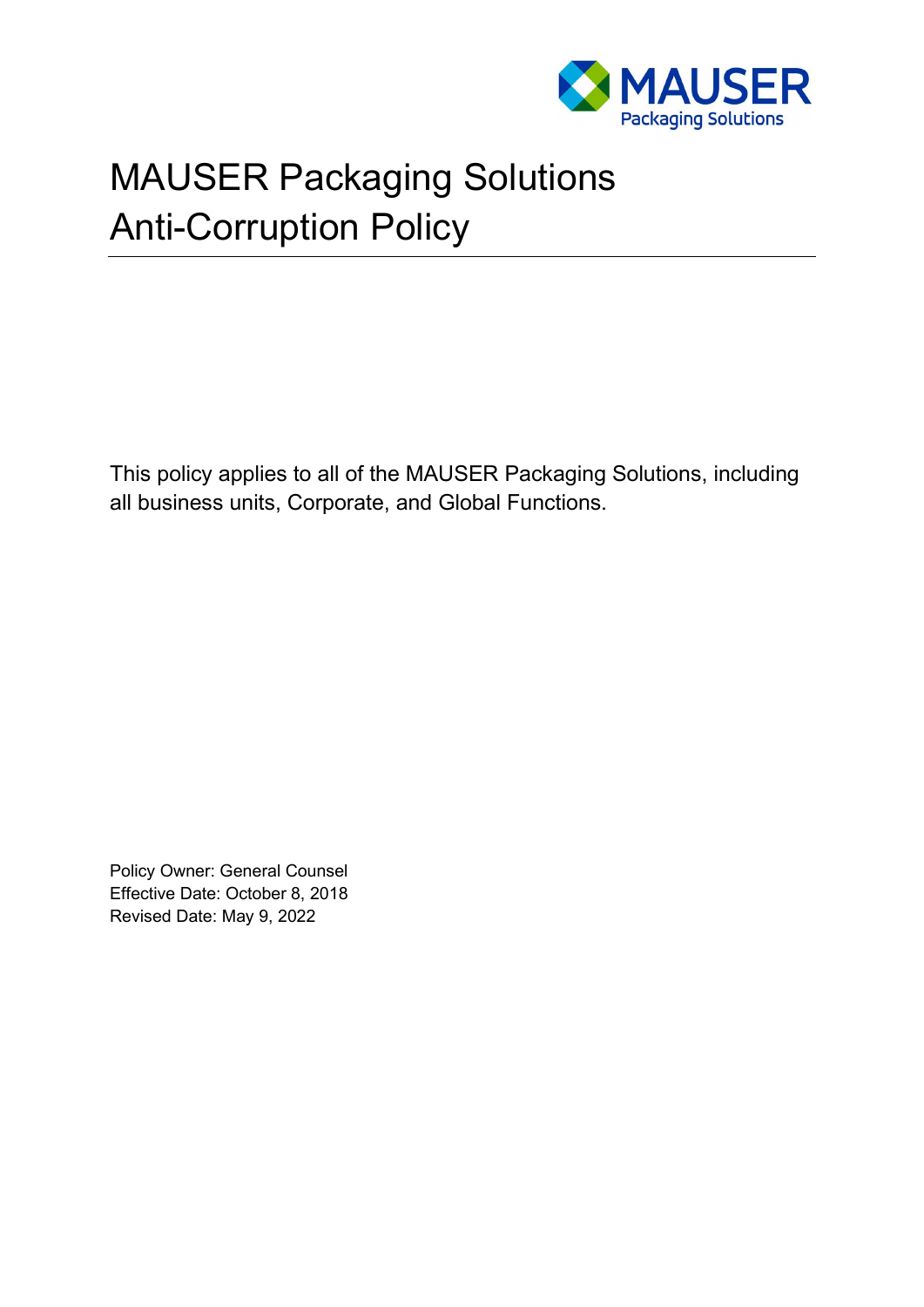

## **MAUSER PACKAGING SOLUTIONS CODE OF CONDUCT Table of Contents**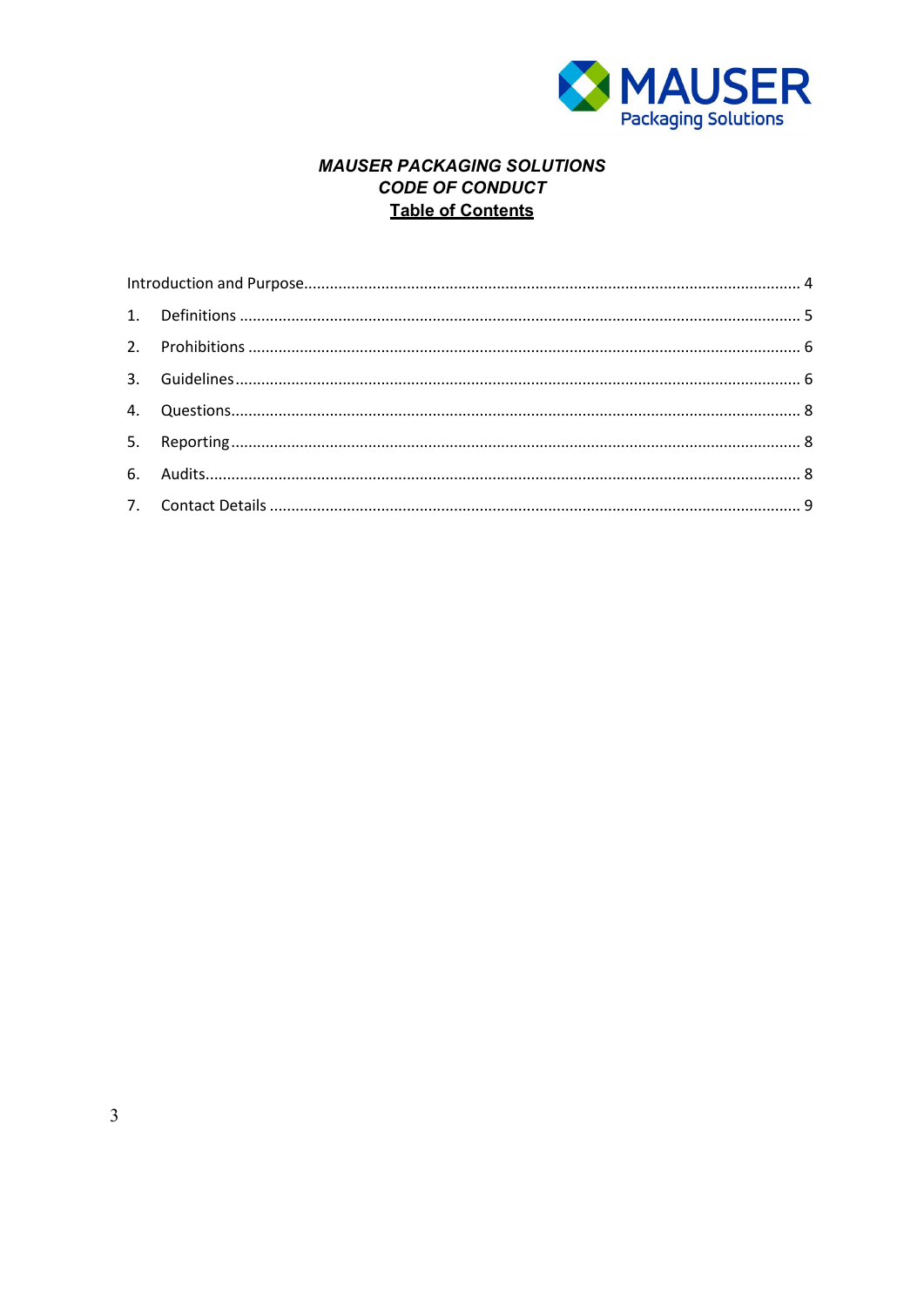

#### **Introduction and Purpose**

<span id="page-2-0"></span>As described in the Mauser Packaging Solutions (the "Company") Code of Conduct, the Company strictly prohibits bribery and expects all persons working on its behalf to refrain from corrupt conduct of any kind, anywhere in the world.

The purpose of these Anti-Corruption Guidelines ("Guidelines") is to provide concrete guidance regarding the letter and spirit of applicable anti-corruption laws, including but not limited to the U.S. Foreign Corrupt Practices Act ("FCPA"), the U.K. Bribery Act ("UKBA"), and the Brazilian Clean Companies Act (collectively, "Anti-Corruption Laws").

These Guidelines apply to the Company personnel worldwide, including all directors, officers, and employees of the Group and its subsidiaries or offices. All personnel including directors, officers, and employees of the Company) are referred to as "Employees".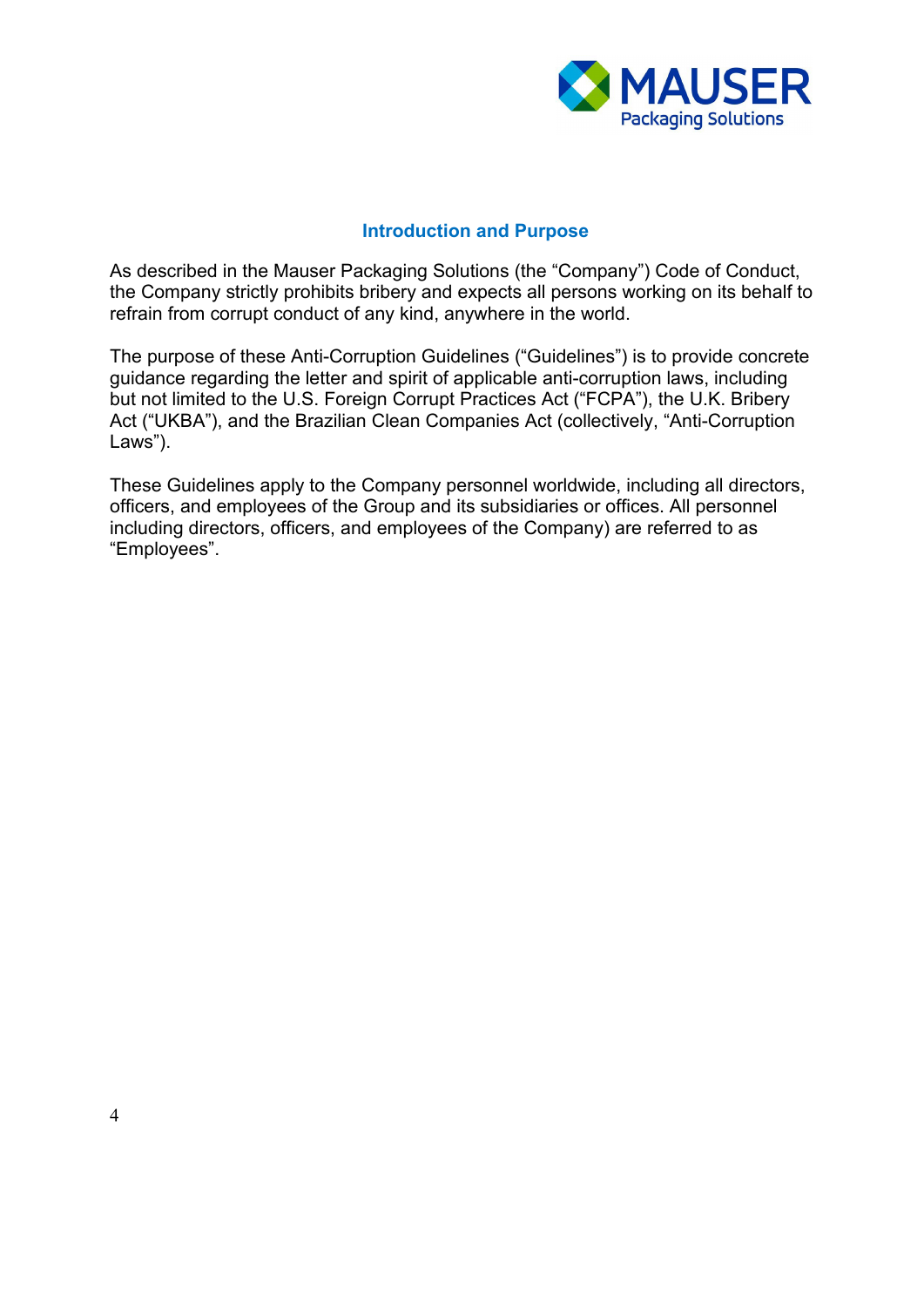

## <span id="page-3-0"></span>**1. Definitions**

## **1.1 Bribery**

Bribery is one of the most pervasive forms of corruption. Bribes may include promising, giving, offering, or authorizing the provision of something of value to anyone to secure an improper advantage, such as obtaining a contract, government action, or commercial benefit; to induce anyone to improperly perform a function or duty; to reward anyone for the improper performance of a function or duty; or with the belief that the acceptance is improper.

## **1.2 Corruption**

Corruption is the abuse of entrusted authority (power or position) for illicit gain or personal benefit, including all acts of bribery.

## **1.3 Facilitation Payments**

Also called 'facilitating', 'speed' or 'grease' payments, a facilitating payment is usually a small, unofficial payment to a Government Official to expedite or secure the performance of non-discretionary, routine governmental duty, such as processing visa applications, permits, or licenses to which the payer is already entitled.

#### **1.4 Government Officials**

Under Anti-Corruption Laws, the term "Government Official" is broadly defined to include employees, officers, or persons acting in an official capacity for (i) a local or national government; (ii) a government department, agency, or instrumentality; (iii) a commercial business owned, controlled or operated by a government; or (iv) a public international organization, like the World Bank, United Nations, or International Monetary Fund. Political parties, the employees and officials, and candidates for political office also are considered to be Government Officials.

## **1.5 Anything of Value**

Bribery and corruption can involve more than the transfer of money. As described in the Code of Conduct, "anything of value" may include items that the recipient would find useful or beneficial, such as gift cards or other cash equivalents, gifts, favors, donations, loans, tickets, benefits for family members (such as employment offers or internships), meals, money, entertainment, travel expenses, discounts on products or services, employment offers or internships, and business opportunities.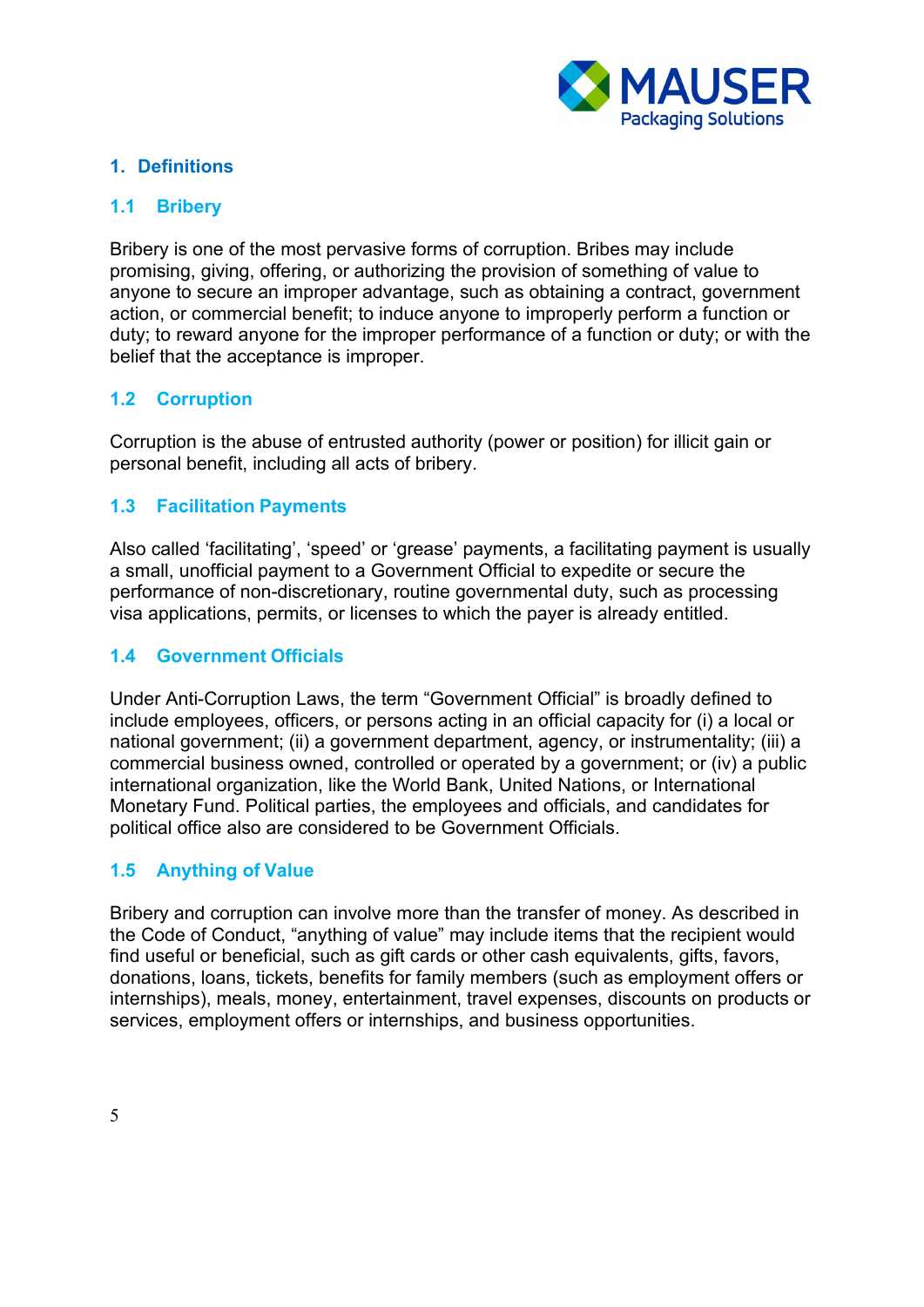

## **1.6 Third Parties**

Third Parties include any outside party acting on behalf of the Company, such as agents, contractors and suppliers, consultants, customs brokers, distributors, lobbyists, resellers, joint venture partners, and other representatives.

#### <span id="page-4-0"></span>**2. Prohibitions**

As set forth in the Code of Conduct, the Company strictly prohibits corrupt conduct, including offering or accepting bribes, as well as any other transaction which could be perceived as corrupt.

Employees and persons acting on the Company's behalf may not, directly or indirectly (including through a Third Party) promise, give, offer, or consent, agree to, or authorize the provision of Anything of Value to any person to secure an improper advantage.

The following Guidelines are in place to help the Company personnel identify, prevent, stop, and report possible acts of corruption. Specifically, the Guidelines set forth procedures for dealing with (i) Gifts, Hospitality and Travel, (ii) Charitable Contributions, (iii), Political Contributions, (iv) Facilitating Payments, and (v) Books and Records.

#### <span id="page-4-1"></span>**3. Guidelines**

#### **3.1 Gifts, Hospitality and Travel**

As described in detail in the Code of Conduct, the offer and receipt of gifts, hospitality, travel, and entertainment-related expenses (collectively, "business courtesies") can present certain risks of corruption. Company personnel should exercise caution and good judgment to ensure that no gifts, hospitality, travel or entertainment-related expenses create the expectation or appearance of impropriety.

Employees must seek pre-approval from the Chief Compliance Officer or his/her designee before providing any gift, hospitality, travel or entertainment-related business courtesy to a commercial customer or business partner valued at U.S.\$200 or more. All business courtesies of any value involving Government Officials must be pre-approved by the Chief Compliance Officer or his/her designee. Approval requests must include a precise description of the courtesy, the purpose, the participants, and the value.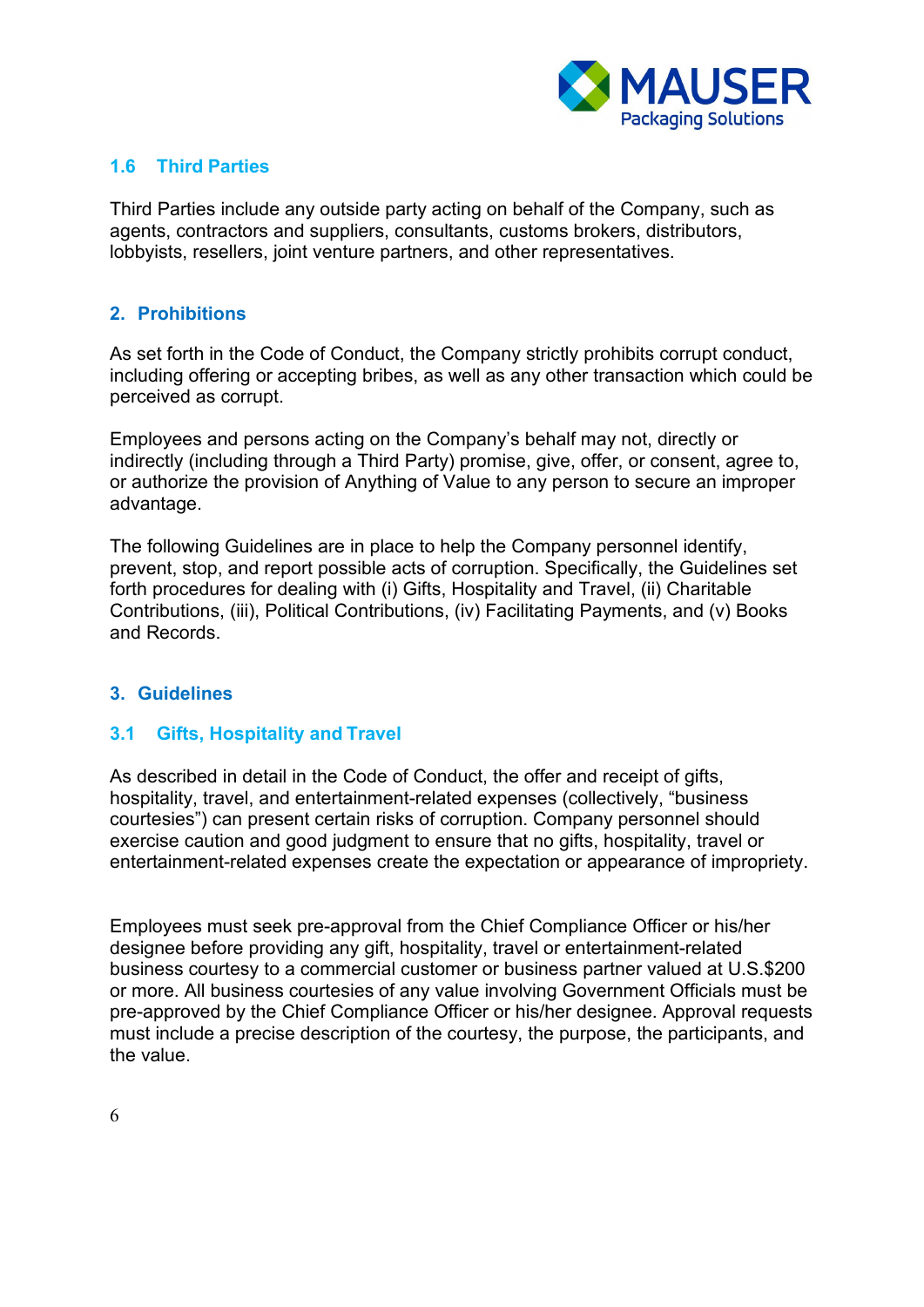

Proper documentation must be retained for all expenditures.

Gifts of a value greater than \$75 received by Company Employees must be reported to the Regional Compliance Officer and should not be retained for personal or private use.

#### **3.2 Charitable Contributions and Sponsorships**

Charitable donations cannot be used as a pretense for bribes, and must not be made in violation of applicable laws or the Company Code of Conduct. Charitable donations may never be offered to improperly influence or induce any act or decision, or to secure any improper advantage. Charitable contributions may only be made to bona fide charitable organizations.

Employees must seek pre-approval from the Chief Compliance Officer or his/her designee before providing any charitable donation on behalf of the Company. Approval requests must include a precise description of the recipient organization, the requesting party or person, the purpose of the donation, and the value. Proper documentation must be retained for all charitable donations.

## **3.3 Political Contributions**

Employees and third parties cannot commit to or make any contribution (directly or indirectly) on behalf of the Company to foreign or domestic political parties, party officials, candidates, or organizations or individuals engaged in politics.

## **3.4 Facilitating Payments**

Facilitating Payments are permitted under the FCPA but may violate the UKBA and other local laws. Consequently, the Company generally prohibits facilitating payments except in extremely limited circumstances. For example, there may be situations in which a payment otherwise prohibited by the Company policy may be made in response to an imminent threat to a person's physical health or safety.

Employees who believe that a facilitating payment is necessary must contact the Chief Compliance Officer or his/her designee and obtain prior written approval prior to making a facilitating payment. If circumstances make pre-approval impossible, the facilitating payment must be reported promptly to the Chief Compliance Officer or his/her designee. All facilitating payments must be recorded properly in the Company's books and records.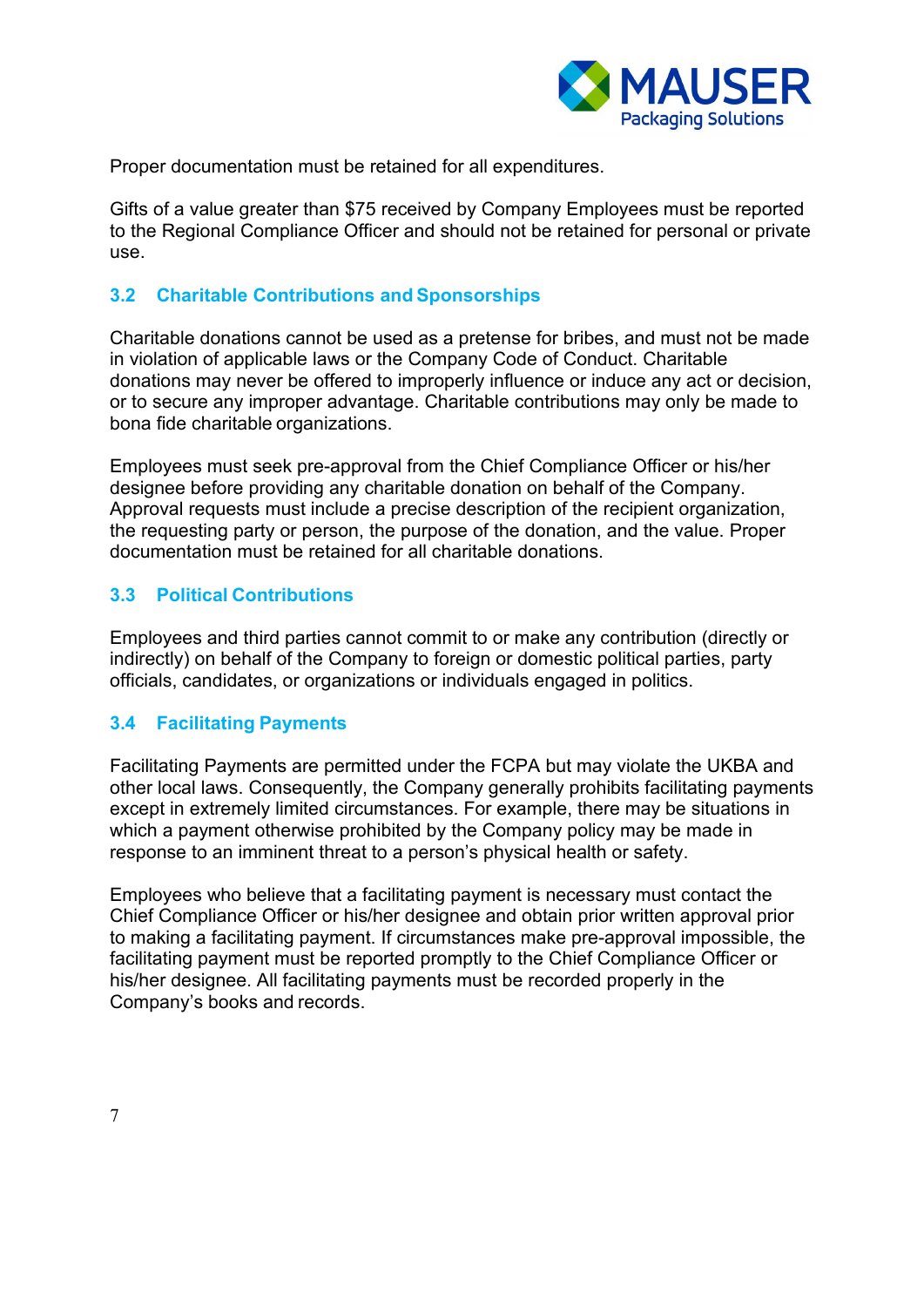

## **3.5 Books and Records**

All transactions involving the Company's funds or assets must be described and recorded accurately and in reasonable detail in our books and records. The use of fictitious, inaccurate, or misleading documentation to support transactions is strictly prohibited.

#### <span id="page-6-0"></span>**4. Questions**

If an Employee has any questions that are not answered in these Guidelines, or questions about whether specific conduct is lawful or appropriate, he or she should consult the Chief Compliance Officer or his/her designee or the Legal and Compliance Department.

## <span id="page-6-1"></span>**5. Reporting**

Employees are expected to report any known or suspected violations of law or the Company policies immediately. Employees may report such information to any of the following:

- local supervisor or manager;
- Chief Compliance Officer or his/her designee;
- Regional Compliance Officer;
- anonymous compliance hotline:<http://www.mauserpackagingethicsline.com/>

Any manager or supervisor who is notified of a known or suspected violation of this policy must report such matter immediately to the Chief Compliance Officer or his/her designee or the Legal and Compliance Department. The Company will treat all reports seriously and will investigate them as appropriate.

#### <span id="page-6-2"></span>**6. Audits**

The Legal and Compliance Department or Internal Audit will carry out periodic reviews and audits of the Guidelines to determine whether applicable laws, policies, and requirements are being observed. Employees are obliged to give full assistance in these audits.